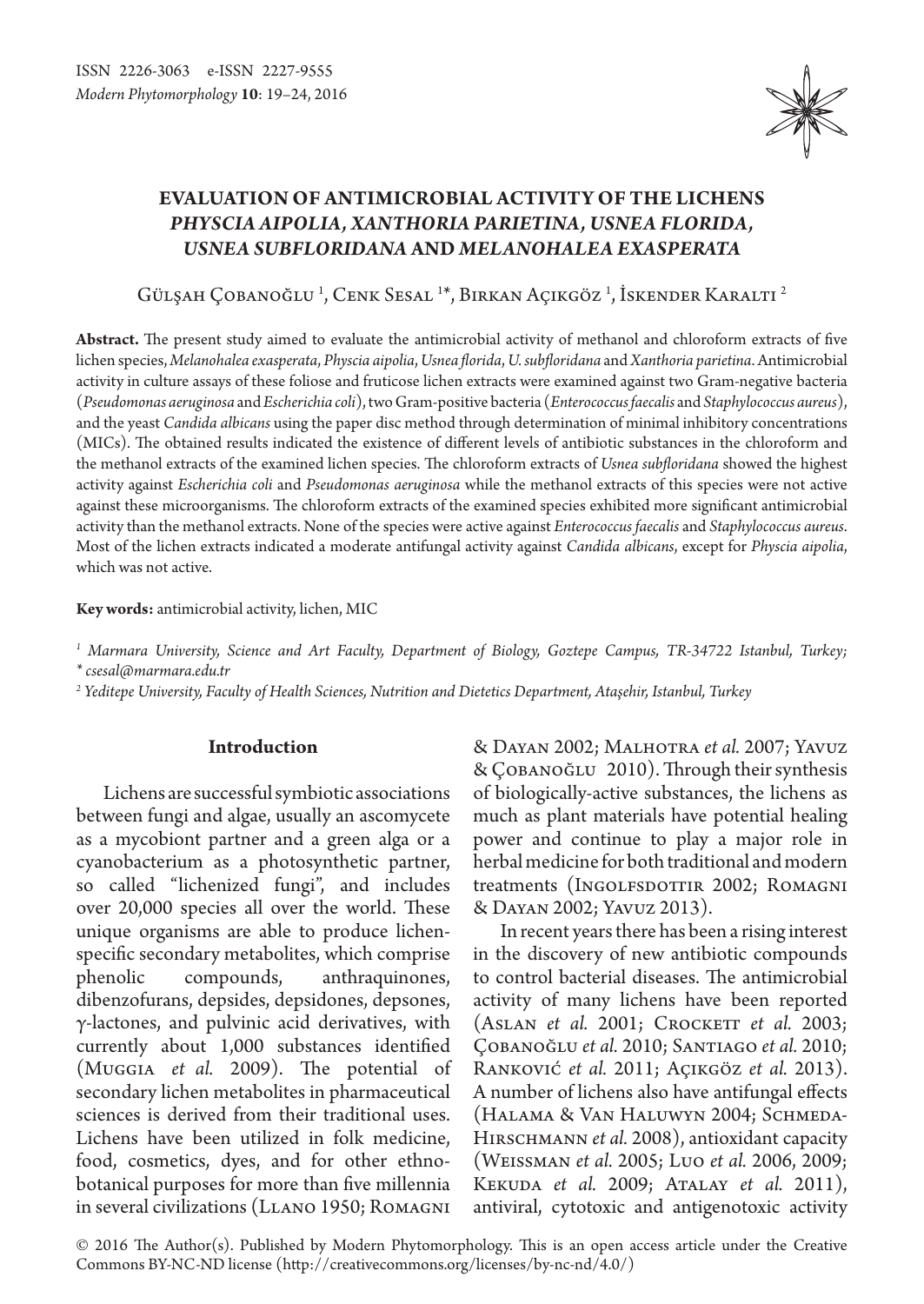(Manojlović *et al.* 2010; Turkez *et al.* 2012; Açıkgöz *et al.* 2013), as well as anticancer and anti-inflammatory effects (Suleyman *et al.*  2002; Russo*et al.* 2008; Triggiani*et al.* 2009).

The following study presents the *in vitro*  antimicrobial activity of chloroform and methanol extracts of five lichen species: *Melanohalea exasperata* (De Not.) O. Blanco, A. Crespo, Divakar, Essl., D. Hawksw. & Lumbsch, *Physcia aipolia* (Ehrh. ex Humb.) Fürnr., *Usnea florida* (L.) Weber ex F.H. Wigg., *U. subfloridana* Stirt. and *Xanthoria parietina*  (L.) Th.Fr. Each has potential medicinal and economic value as a candidate for contribution to pharmacological use of secondary lichen metabolites. For instance, *Xanthoria parietina*  was reported as being used to cure jaundice (Huneck 1999). A strong anticancer activity was stated for *Xanthoria parietina* by Trigiani *et al.* (2009). Various colours were obtained from *Xanthoria parietina* as well as some other lichen species in natural dying by Şen *et al.*  (2014). A number of studies showed that many *Usnea* species have strong antimicrobial activity (Ingolfsdottir 2002; Francolini 2004; Thippeswamy 2011). *Usnea* has often been mentioned in the history of ethno-medicine (Llano 1950; Malhotra *et al.* 2007; Yavuz & Çobanoğlu 2010; Yavuz 2013). However, the biological activities of the other species contained in the present study have not been previously investigated.

## **Material and methods**

**Lichen samples.** Lichen materials for the present antimicrobial tests were collected from the provinces of Isparta and Bolu in Turkey. Five lichen species were identified by examination under a stereomicroscope (Olympus SZ40; Olympus Medical Systems Corp., Tokyo, Japan) by G. Çobanoğlu (SMITH *et al.* 2009). These species, including *Melanohalea exasperata, Physcia aipolia, Usnea florida, U. subfloridana* and *Xanthoria parietina,* are epiphytic-living (on tree bark) and morphologically foliose and fruticose.

**Preparation of lichen extracts.** Air-dried thalli of the samples were finely ground by means of a mortar and a pestle. Powdered lichen

materials from samples of *Physcia aipolia* (5 g), *Xanthoria parietina* (5 g), *Usnea subfloridana*  (5 g), *Melanohalea exasperata* (3 g) and *Usnea florida* (3 g), were extracted in a Soxhlet extractor apparatus using 270 ml of methanol and chloroform as solvents. The extracts were filtered through Whatman No. 1 filter paper (Whatman, Maidstone, England). The solvents were then evaporated by a rotary evaporator. In this way, the dry methanol extracts; 135 mg for *Melanohalea exasperata*, 351 mg for *Physcia aipolia*, 237 mg for *Usnea florida*, 417 mg for *Usnea subfloridana*, 252 mg for *Xanthoria parietina* and the dry chloroform extracts for the same species; 10 mg, 20 mg, 10 mg, 15 mg, 10 mg, respectively, were obtained. The extracts were sterilized by membrane filtration using 0.45 μm pore-sized Millipore filters (MF-Millipore, Billerica, MA, USA), and were kept at -20 °C until assay.

**Microorganisms and media.** The following microorganisms were used as test organisms in this study: *Escherichia coli* ATCC 2592 and *Pseudomonas aeruginosa* ATCC 15442 (Gramnegative bacteria), *Enterococcus faecalis* ATCC 29212 and *Staphylococcus aureus* ATCC 25923 (Gram-positive bacteria), and *Candida albicans*  ATCC 90028 (Fungus). All the bacteria and fungus were provided by the Medical Microbiology Department of the Medicine Faculty of Yeditepe University, Istanbul, Turkey.

The test microorganisms were grown in nutrient broth medium (NB-No. 3, for microbiology, 70149 Fluka, Munich, Germany) at 37 °C for 24 h, adjusted to a 0.5 McFarland standard, approximately 10<sup>8</sup> cfu/ml for bacteria and 106 cfu/ml for *Candida albicans*.

**Antimicrobial activity assay.** A paper disc test was used to test microorganisms that were grown in nutrient broth (NB-No. 3, as above) in incubators at 37 °C, overnight for bacterial strains and for 48 h for the yeast strain. For the disc diffusion assay, the samples were diluted to 0.5 McFarland standards, and then the bacteria and *Candida albicans* were spread on nutrient agar plates (Salubris, Istanbul, Turkey) and Muller Hinton agar (MHA) (Sigma-Aldrich, Munich, Germany), respectively. At the same time, methanol and chloroform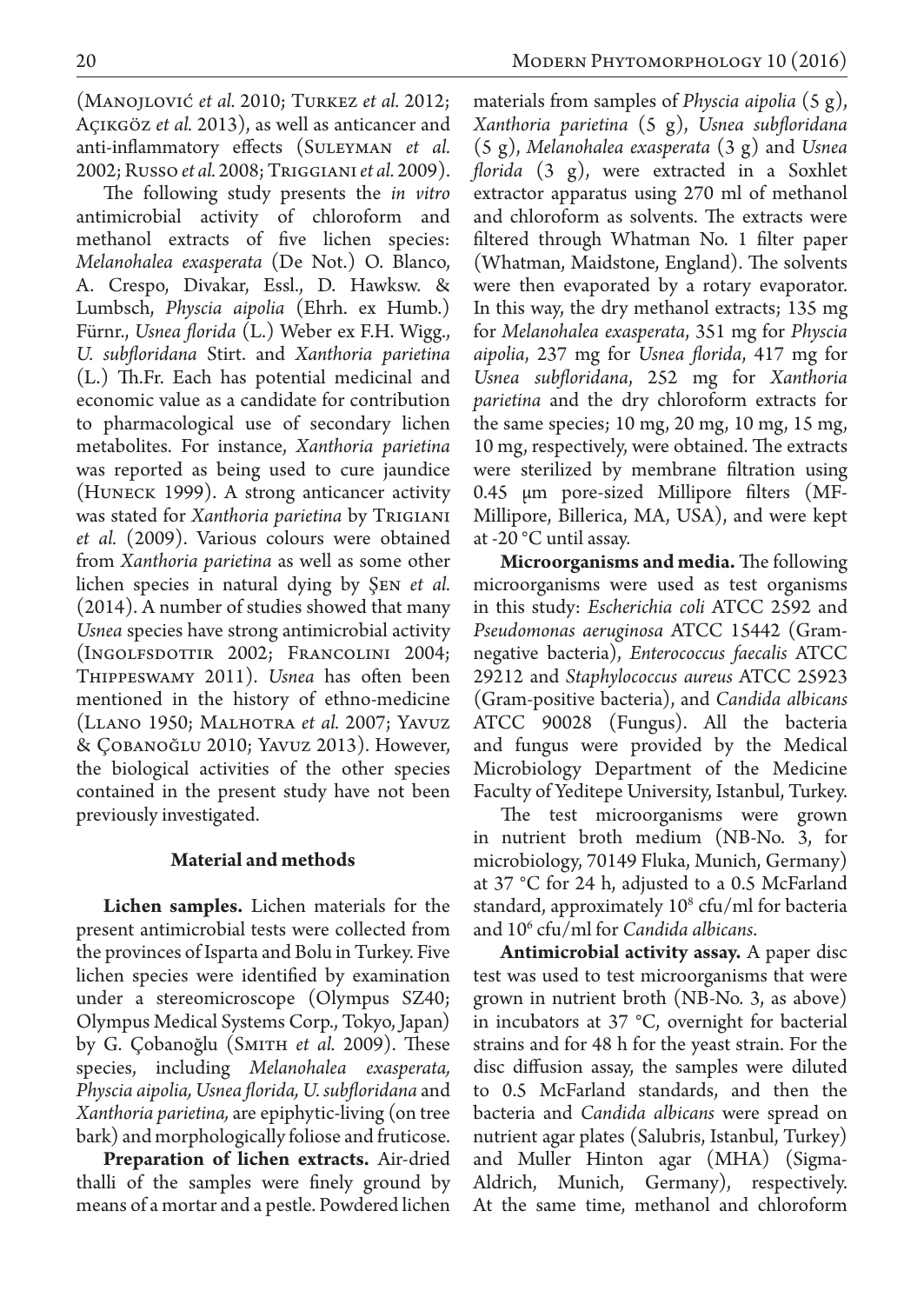| Lichen species <sup>a</sup> |              | E. coli                  | P. aeruginosa            | E. faecalis              | S. aureus                | C. albicans              |
|-----------------------------|--------------|--------------------------|--------------------------|--------------------------|--------------------------|--------------------------|
| M. exasperata               | M            | $\overline{\phantom{0}}$ | $\overline{\phantom{a}}$ | $7 \pm 0.58$             | $\overline{\phantom{a}}$ | $13 \pm 0.58$            |
|                             | C            | $17 \pm 0.58$            | $19 \pm 0.58$            |                          | $10 \pm 0.58$            | $\overline{\phantom{0}}$ |
| P. aipolia                  | M            | $\overline{\phantom{a}}$ | $\overline{\phantom{a}}$ |                          |                          |                          |
|                             | $\mathsf{C}$ | $23 \pm 0.58$            | $12 \pm 0.58$            |                          | $\overline{\phantom{m}}$ |                          |
| U. florida                  | M            | -                        |                          | $7 \pm 0.57$             | $10 \pm 0.00$            | $13 \pm 0.58$            |
|                             | $\mathsf{C}$ | $13 \pm 0.00$            | $9 \pm 0.00$             | $9 \pm 0.00$             | $10 \pm 0.00$            | $7 \pm 0.58$             |
| U. subfloridana             | M            | $\overline{\phantom{a}}$ |                          |                          | $10 \pm 0.58$            | $11 \pm 0.00$            |
|                             | $\mathsf{C}$ | $32 \pm 0.58$            | $31 \pm 0.00$            |                          | $10 \pm 0.58$            | $\frac{1}{2}$            |
| X. parietina                | M            | $\overline{\phantom{a}}$ | $\overline{\phantom{a}}$ | $\overline{\phantom{a}}$ | $\overline{\phantom{a}}$ | $10 \pm 0.57$            |
|                             | C            | $9 \pm 0.58$             | $21 \pm 0.00$            |                          | $8 \pm 0.58$             | $\overline{\phantom{a}}$ |
| Antibiotics <sup>b</sup>    |              |                          |                          |                          |                          |                          |
| C                           |              |                          |                          |                          | $26 \pm 0.58$            |                          |
| <b>FLU</b>                  |              |                          |                          |                          |                          | $25 \pm 0.58$            |
| <b>TZP</b>                  |              | $26 \pm 1.53$            | $26 \pm 1.52$            |                          |                          |                          |
| Va                          |              |                          |                          | $17 \pm 1.15$            |                          |                          |

**Tab. 1.** Antimicrobial activities of extracts of *Melanohalea exasperata, Physcia aipolia, Usnea florida, U. subfloridana*, and *Xanthoria parietina* in the disc diffusion assay.

Values are mean inhibition zones  $\pm$  SD (in mm) of three replicates.

**-** – no inhibition observed.

a Extracts: **C** – chloroform extract; **M** – methanol extract.

b Antibiotics used as positive reference standards: **C** – chloramphenicol (30 μg/disc); **FLU** – fluconazole (25 μg/disc); **TZP** – piperacillin/tazobactam (110 μg/disc); **Va** – vancomycin (30 μg/disc).

extracts were diluted in the respective solvents. The final concentrations of the methanol extracts were 13.5 mg/ml for *Melanohalea exasperata*, 35.1 mg/ml for *Physcia aipolia*, 23.7 mg/ml for *Usnea florida*, 41.7 mg/ml for *U. subfloridana* and 25.2 mg/ml for *Xanthoria parietina*. Alike for the same species 1 mg/ml, 2 mg/ml, 1 mg/ml, 1.5 mg/ml and 1 mg/ml final concentrations were obtained from the chloroform extracts, respectively. The solutions were sterilized by filtration through 0.45-μm Millipore filters. Finally methanol extracts of 270 μg for *Melanohalea exasperata*, 702 μg for *Physcia aipolia*, 474 μg for *Usnea florida*, 834 μg for *Usnea subfloridana* and 504 μg for *Xanthoria parietina*, and respectively, 20 μg, 40 μg, 20 μg, 30 μg, and 20 μg chloroform extracts of the same species were added onto Whatman filter paper discs (6 mm diameter) allowing the solvent to evaporate during application (Bauer *et al.* 1966). The respective solvents employed to dissolve the lichen extracts were

used as negative controls. Also, for the bacteria; chloramphenicol (C), piperacillin/tazobactam (TZP), vancomycin (Va) and for the yeast; fluconazole (FLU) were preferred as positive reference standards. A bacterial colony counter, Colony Star (Funke-Gerber, Berlin, Germany), was used to measure bacterial inhibition zones on the test plates. A large antibiotic control panel recommended by CLSI (Clinical Laboratory Standards Institute) was used for all microbiological tests, which were done in triplicate at laboratories with an International Quality Certification (ISO-15189).

To determine minimal inhibitory concentrations (MIC), the final concentrations of *Usnea subfloridana* chloroform solution that exhibited relatively larger zones of inhibition than antibiotics, were diluted serially from oneto ten-fold. The serial dilutions were tested on the *Escherichia coli* and *Pseudomonas aeruginosa* during overnight incubation.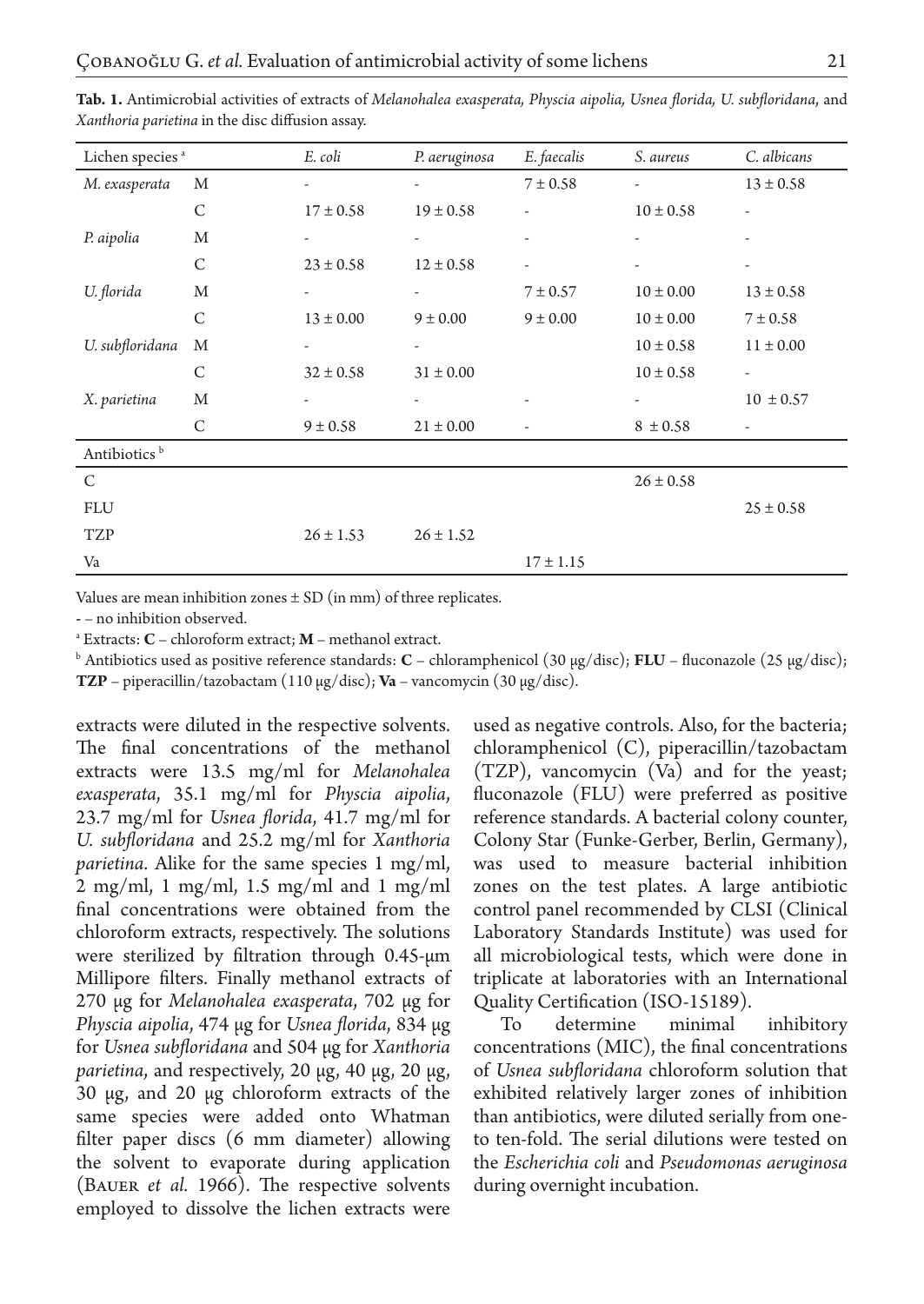#### **Results, discussion and conclusions**

The antimicrobial activities of five lichen extracts against four tested microorganisms were evaluated in this study. The diameters of growth inhibition zones in the disc diffusion assay are shown in the Tab. 1. Antimicrobial activity was compared with antibiotics that were used as positive reference standards: chloramphenicol, piperacillin/tazobactam, vancomycin for bacteria and fluconazole for fungi.

Maximum antimicrobial activity manifested in the chloroform extracts of the lichen *Usnea subfloridana* against Gramnegative bacteria *Escherichia coli* (MIC = 3 μg/ml) and *Pseudomonas aeruginosa* (MIC  $= 27 \mu g/ml$ ). This lichen showed stronger activity than standard antibiotics (Tab. 1). In comparison, the methanol extracts of the same lichen species were not active against any bacteria. Both extracts of the other *Usnea*  species, *U. florida*, were not as active against the tested microorganisms as *U. subfloridana*. Similarly, the chloroform extracts of *Physcia aipolia* and *Melanohalea exasperata* markedly inhibited these two Gram-negative bacteria (in concentrations close to the activity of the standard antibiotics) (Tab. 1), but not the Gram-positive bacteria (*Enterococcus faecalis, Staphylococcus aureus*) and the fungus. Except for *Usnea subfloridana*, which had the highest activity, the chloroform extract of *Physcia aipolia* was more active against *Escherichia coli* in diameter of the growth inhibition zone at 23 mm than the other lichen species, while the chloroform extract of *Xanthoria parietina*  exhibited higher antimicrobial activity against *Pseudomonas aeruginosa* in terms of the diameter of an inhibition zone at 21 mm (Tab. 1).

The methanol extracts of the lichen species had no or weak effects on the tested bacteria compared to the chloroform extracts. In contrast, the results of antifungal activity showed that the tested methanol extracts of the lichens had moderate effects on *Candida albicans*, except for *Physcia aipolia*, which had no effect. The methanol extracts of *Melanohalea exasperata* and *Usnea florida* were more active against *Candida albicans* than the other lichen species, with a smaller diameter inhibition zone (13 mm) compared to fluconazole (25 mm). In the negative controls, there was no observed growth inhibition.

The results of the present study demonstrated that the chloroform extracts of five lichen species (but not their methanol extracts) exhibited strong antimicrobial activity against Gram-negative bacteria, particularly *Escherichia coli* and *Pseudomonas aeroginosa* (Tab. 1). The findings are in line with a part of the results from earlier papers. While the chloroform extracts of *Physcia aipolia* and *Xanthoria parietina* significantly inhibited two Gram-negative bacteria *Escherichia coli* and *Pseudomonas aeroginosa* in this study, Aslan *et al.* (2001) reported that neither acetone nor chloroform extracts of lichen *Physcia aipolia* exhibited activity against these Gram-negative bacteria. Also, in another study by Karagöz *et al.* (2009), aqueous extracts of *Xanthoria parietina* were inactive against *Escherichia coli* and *Pseudomonas aeruginosa*, but active against *Staphylococcus aureus*. In comparison, Dülger *et al.* (1997) determined antimicrobial effects in *Usnea florida* and found that chloroform, ethanol, acetone and ethyl acetate extracts were all active against *Escherichia coli* to a degree greater than a standard antibiotic. Our findings, particularly on the antimicrobial activity of the chloroform extracts of the same lichen species in the present study coincide with their results. Moreover, the acetone and chloroform extracts of some lichen species were reported as active against these two Gram-negative bacteria by a previous study of Çobanoğlu *et al.* (2010). KARTHIKAIDEVI *et al.* (2009) also reported on the antimicrobial activity of the chloroform extracts of lichens against these two Gramnegative bacteria, while the methanol extracts were inactive. It is concluded that solvent types and their concentrations are very effective on the level of activity of the same lichen species.

Although the antimicrobial activities of crude lichen extracts have been examined in many studies (KARTHIKAIDEVI *et al.* 2009; Çobanoğlu *et al.* 2010; Santiago *et al.* 2010; Ranković *et al.* 2011; Açıkgöz *et al.* 2013; Basile *et al.* 2015), the chemical constituents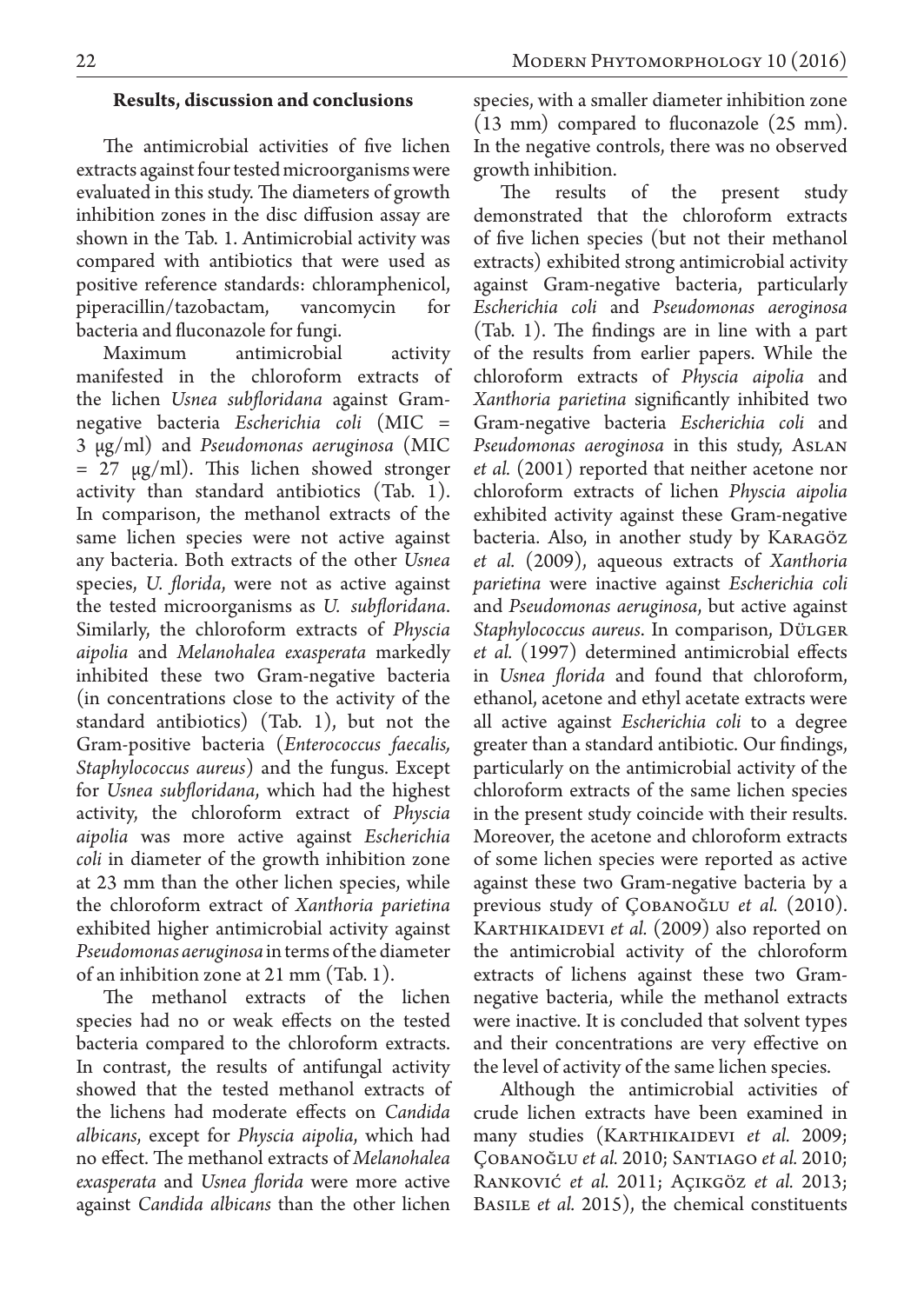of the lichen species need to be analysed more specifically to determine the antibiotic activity of an individual lichen substance. Diversity at the level of antimicrobial activity of lichen species may be related to where the species are collected, the type of solvent, and the tested organisms. However, expressive results in many recent studies encourage further studies that concentrate on lichen substances.

Thus, the highest antibiotic activity was reported in lichens extracted with a chloroform solvent. The chloroform extract of *Usnea subfloridana* showed the maximum inhibitory effect against *Escherichia coli* and *Pseudomonas aeruginosa*, which is a significant finding in this study and is reported here for the first time. In addition, chloroform was found to be a more effective solvent than methanol in the present study. With respect to this, one finding is that solvent type is important to the level of activity of the same lichen species. Further, the grade of activity or effectiveness depends on species of the lichen in relation to the kinds of secondary metabolites involved. A range of different results in biological activity studies may be due to different habitat conditions and neighbouring species of the collected lichen material, which may affect the production of secondary metabolites in a lichen body. The other variables influencing outcomes of the studies included: type of the solvent, concentration of the extract and the tested microorganism.

### **Acknowledgements**

This study is part of a research project supported by The Research Fund of Marmara University with project number FEN-A-200611-0208.

## **References**

- **Açikgöz B., Karalti İ., Ersöz M., Coşkun M.Z., Çobanoğlu G., Sesal C. 2013.** Screening of antimicrobial and cytotoxic effects of two *Cladonia* species. *Z. Naturforsch. C.* **68 (5-6)**: 191–197.
- **Aslan A., Güllüce M., Atalan E. 2001.** A study of antimicrobial activity of some lichens. *Bull. Pure Appl. Sci.* **20 (1)**: 23–26.
- **Atalay F., Halici M., Mavi A., Çakir A., Odabaşoğlu F., Kazaz C., Aslan A., Küfrevioğlu I. 2011.** Antioxidant phenolics from *Lobaria pulmonaria* (L.) Hoffm. and *Usnea longissima*  Ach. lichen species. *Turk. J. Chem.* **35**: 1–15.
- **Basile A., Rigano D., Loppi S., Di Santi A., Nebbioso A., Sorbo S., Conte B., Paoli L., Ruberto F.D., Molinari A.M., Altucci L.,**  BONTEMPO P. 2015. Antiproliferative, antibacterial and antifungal activity of the lichen *Xanthoria parietina* and its secondary metabolite parietin. *Int. J. Mol. Sci.*  **16**: 7861–7875.
- **Bauer A.W., Kirby W.M.N., Sherris J.C., Turck M. 1966.** Antibiotic susceptibility testing by a standardized simple disc method. *Am. J. Clin. Pathol.* **45**: 493.
- CROCKETT M., KAGEYAMA S., HOMEN D., LEWIS C., **Osborn J., Sander L. 2003.** Antibacterial properties of four pacific northeast lichens. Oregon State University Press, Corvallis.
- **Çobanoğlu G., Sesal C., Gökmen B., Çakar S. 2010.**  Evaluation of the antimicrobial properties of some lichens. *South-West J. Hortic. Biol. Environ.* **1**: 153–158.
- **Dülger B., Gücin F., Kara A., Aslan A. 1997.** *Usnea florida* (L.) Wigg. likeninin antimikrobiyal aktivitesi. *Turkish J. Biol.* **21**: 103–108.
- **Francolini I., Norris P., Piozzi A., Donelli G., Stoodley P. 2004.** Usnic acid, a natural antimicrobial agent able to inhibit bacterial biofilm formation on polymer surfaces. *Antimicrob. Agents Chemother.* **48 (11)**: 4360–4365.
- **Halama P., Van Haluwyn C. 2004.** Antifungal activity of lichen extracts and lichenic acids. *BioControl* **49**: 95–107.
- **Huneck S. 1999.** The significance of lichens and their metabolites. *Naturwissenschaften* **86**: 559–570.
- **INGOLFSDOTTIR K. 2002.** Molecules of interest usnic acid. *Phytochemistry* **61**: 729–736.
- **Karagöz A., Doğruöz N., Zeybek Z., Aslan A. 2009.** Antibacterial activity of some lichen extracts. *J. Med. Plants Res.* **3 (12)**: 1034–1039.
- **Karthikaidevi G., Thirumaran G., Manivannan K., Anantharaman P., Kathiresan K., Balasubaramanian T. 2009.** Screening of the Antibacterial properties of lichen *Roccella belangeriana* (Awasthi) from Pichavaram Mangrove (*Rhizophora* sp.). *Adv. Biol. Res.* **3 (3-4)**: 127–131.
- **Kekuda T.R.P., Vinayaka K.S., Kumar S.V.P.,**  SUDHARSAN S.J. 2009. Antioxidant and antibacterial activity of lichen extracts, honey and their combination. *J. Pharm. Res.* **2 (12)**: 1875–1878.
- **Llano G.A. 1950.** Economic uses of lichens. Annual Report. Smithsonian Institution, Washington D.C.
- **Luo H., Ren M., Lim K., Koh Y.J., Wang L., Hur J. 2006.** Antioxidative activity of lichen *Thamnolia vermicularis in vitro. Mycobiology* **34 (3)**: 124–127.